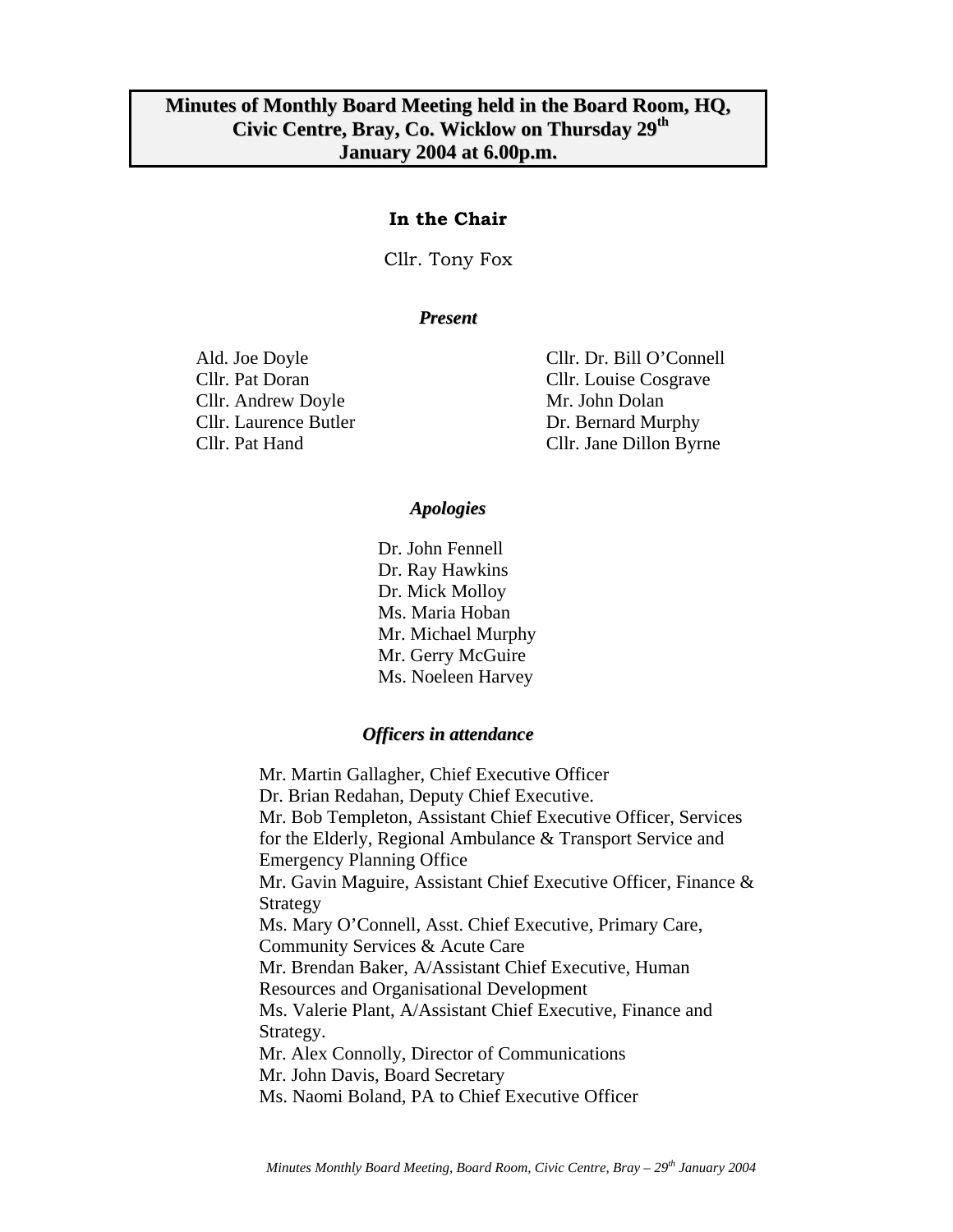# **Opening Prayer**

### **1/2004**

### **Chairman's Business**

The Chairman joined with the members in extending a vote of sympathy with the relatives of the list of deceased as circulated.

As a mark of respect a minute's silence was observed.

 The Chairman proceeded to advise members of the following newsworthy events:

- Launch of the Eastern Region Ambulance Service and Emergency Planning Annual Report  $2002$  on  $15<sup>th</sup>$  December 2003
- Commissioning of the new Health Centre, Civic Centre, Bray, Co. Wicklow on  $19^{th}$  December 2003
- Lundbeck National Arts Awards 2003

The following points arising from the Chairman's Business were noted:

• Members complimented the Central Mental Hospital on winning a Centre of Excellence Award in the Lundbeck National Awards 2003. It was agreed that a letter of commendation be sent to the hospital on behalf of the Board.

Report was noted.

### **2/2004**

### **Minutes**

### *(a) Confirmation of Minutes*

Minutes of Monthly Board meeting held on  $11<sup>th</sup>$  December 2003 having been circulated were adopted on proposal of Cllr. Jane Dillon Byrne and seconded by Cllr. Andrew Doyle.

*(b) Matters Arising* 

No Matters Arising.

### **3/2004**

### **Questions to Chief Executive Officer**

### **Question 1.**

### **Cllr Jane Dillon Byrne tabled the following question**

"Is it acceptable for child patients in Our Lady of Lourdes ward National Rehabilitation Hospital, Rochestown Avenue, to be placed in an adult ward at weekends due to inadequate staffing care available?"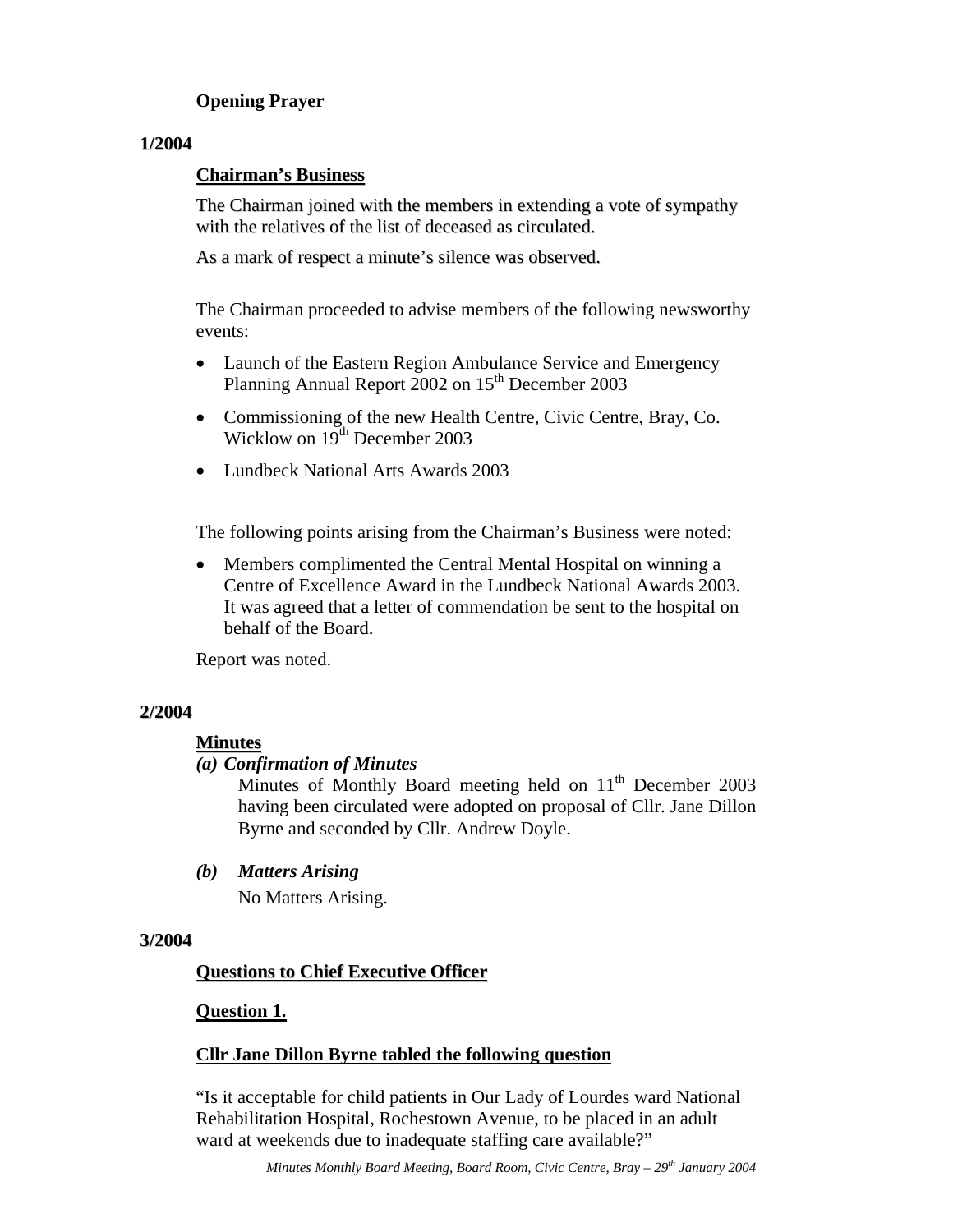### **Reply**

The National Rehabilitation Hospital is funded by the Eastern Regional Health Authority under section 10 of the Health (ERHA) Act 1999. The Hospital provides rehabilitation services to both adults and children.

Traditionally the Paediatric ward provided a 5-day service for children with Spina Bifida. Over the years the patients profile has changed significantly, and currently the patients almost exclusively have an acquired brain injury. Going home at weekends is an integral part of the rehabilitation process for patients, however, the incidence has increased where it is necessary for a child to be kept in hospital at weekends due to, for example, the complexity of injuries, severity of illness, challenging behaviour, family / social circumstances, or child protection issues or unavailability of beds in other agencies/services.

In 2003, on average one (no more than two) children have been kept in the Hospital over all or part of the weekend as a result of such circumstances. Children staying in the hospital for the weekend usually stay in their own ward until approximately 8pm on Friday night, they are moved to the female adult ward to sleep on Friday night, and/or spend Saturday or Sunday in that ward. These children are accommodated in a female adult ward, of which 50% of the patients were on weekend discharge, i.e. in a 13-bedded ward there were no more than 7 patients. The ability to segregate child patients from the adult population is impeded by the ward design, as the Hospital does not have single or small segregated 2-4 bedded units. During weekends, children are cared for by nursing staff, who are members of the Paediatric Team, who care for the child on an ongoing basis.

The development of a 7-day paediatric service will require a significant investment of resources. The Board is committed to working with the Hospital and the Authority in the developing an appropriate response to the complex needs of this group of children.

### **Question 2.**

### **Cllr Jane Dillon Byrne tabled the following question:**

"In the matter of 24 hour care for a young girl aged 15, where this East Coast Area Health Board has employed 'Child First' can the CEO advise the Board, in the conditions of contract, is the company responsible for the girl when she is outside the house?"

### **Reply**

The East Coast Area Health Board has arranged for Care First Services Ltd to provide services in connection with the child who is the subject of ongoing High Court proceedings. In that case the High Court has directed that nothing be published that would identify or tend to identify the child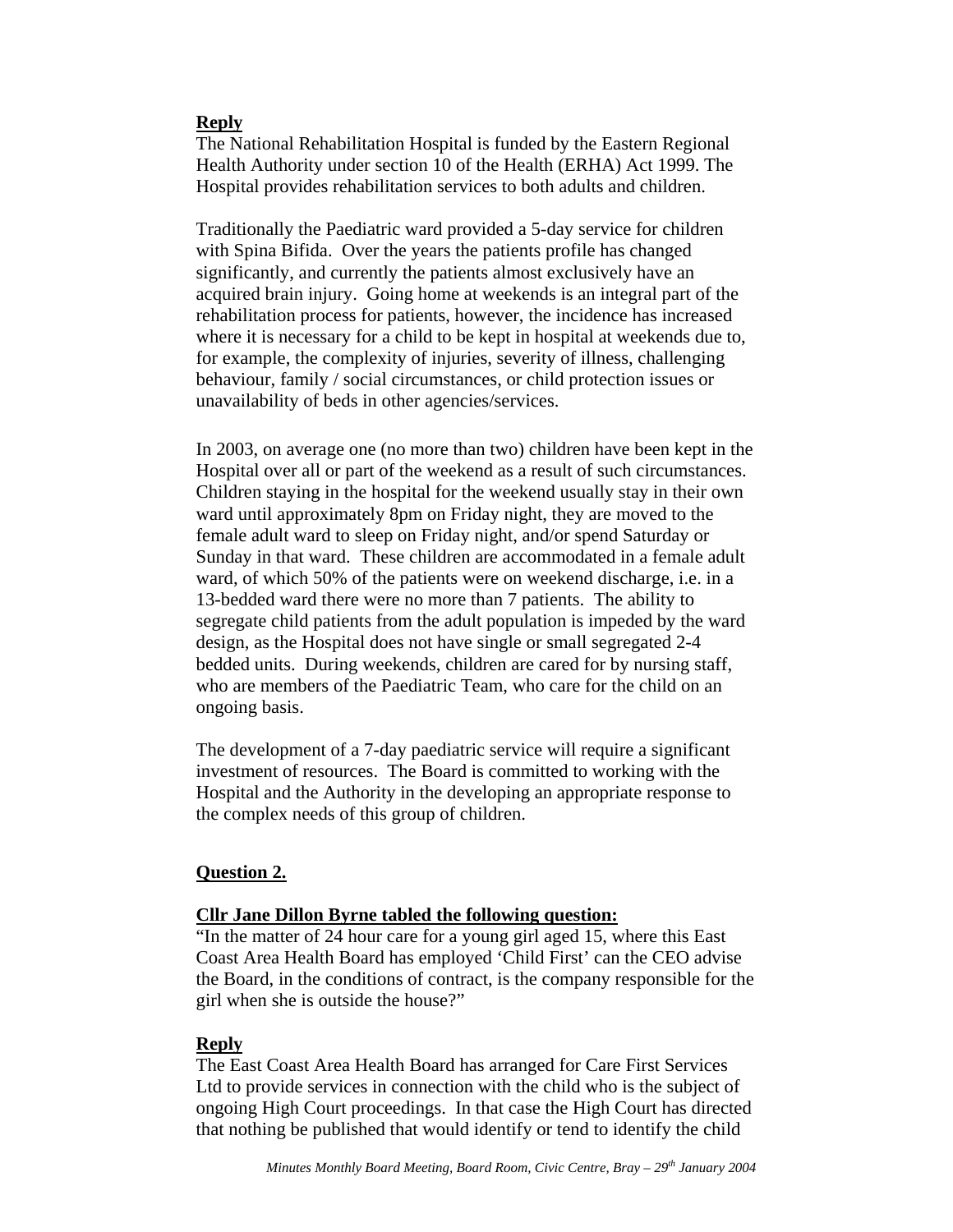in question. Public disclosure of the address or other details of the placement may infringe this direction.

In general terms when a Health Board is providing for a child in care, the Health Acts empower the Health Board to enter into arrangements with other bodies for the provision of services. In such circumstances, the Health Board's obligations regarding the child continue in full force. Hence, the statutory responsibility of the Health Board towards the child is not transferred to the service provider.

While outside the centre the company retains responsibility for the young person's safety as set out within the parameters of the contract and care plan. In practice the company implement the agreed policies and procedures consistent with the presenting behaviours of the young person.

#### **Question 3.**

#### **Dr. Bernard Murphy tabled the following question:**

"Will the Chief Executive describe the progress to date on the planning and commissioning of a new Health Board location for the provision of primary healthcare in Dundrum Town Centre? Will he indicate the size of the proposed building, it's location, the services which will be delivered from this location, the estimated cost, when it is planned to be operational, how it is being funded and whether adequate funding is now in place to complete the entire project to operational level. Will he also indicate when plans for the project will be available for inspection?"

#### **Reply**

Exploratory talks have commenced with Harrington Bannon, Commercial Property Consultants on behalf of the developers of the Dundrum Town Centre development, with a view to securing adequate space to provide a comprehensive primary health care facility in the new centre. The importance of this development has been signalled by the Chairman of the Board, Mr Tony Fox.

The Board has indicated to the agents that a requirement exists for a premises of approximately 1000 sq m. to provide a range of services including Civil Registration, Community Welfare, Speech & Language Therapy, Social Work, Occupational Therapy, Physiotherapy, Child Health (Medical & Nursing), Administration, Dental Services, Environmental Health, Addiction Services, Psychiatric Services and potentially General Practice services.

The agents have indicated that they will examine the Board's requirements and present a number of potential options at various locations around the development. It is anticipated that these options will be available for consideration by March next at the latest.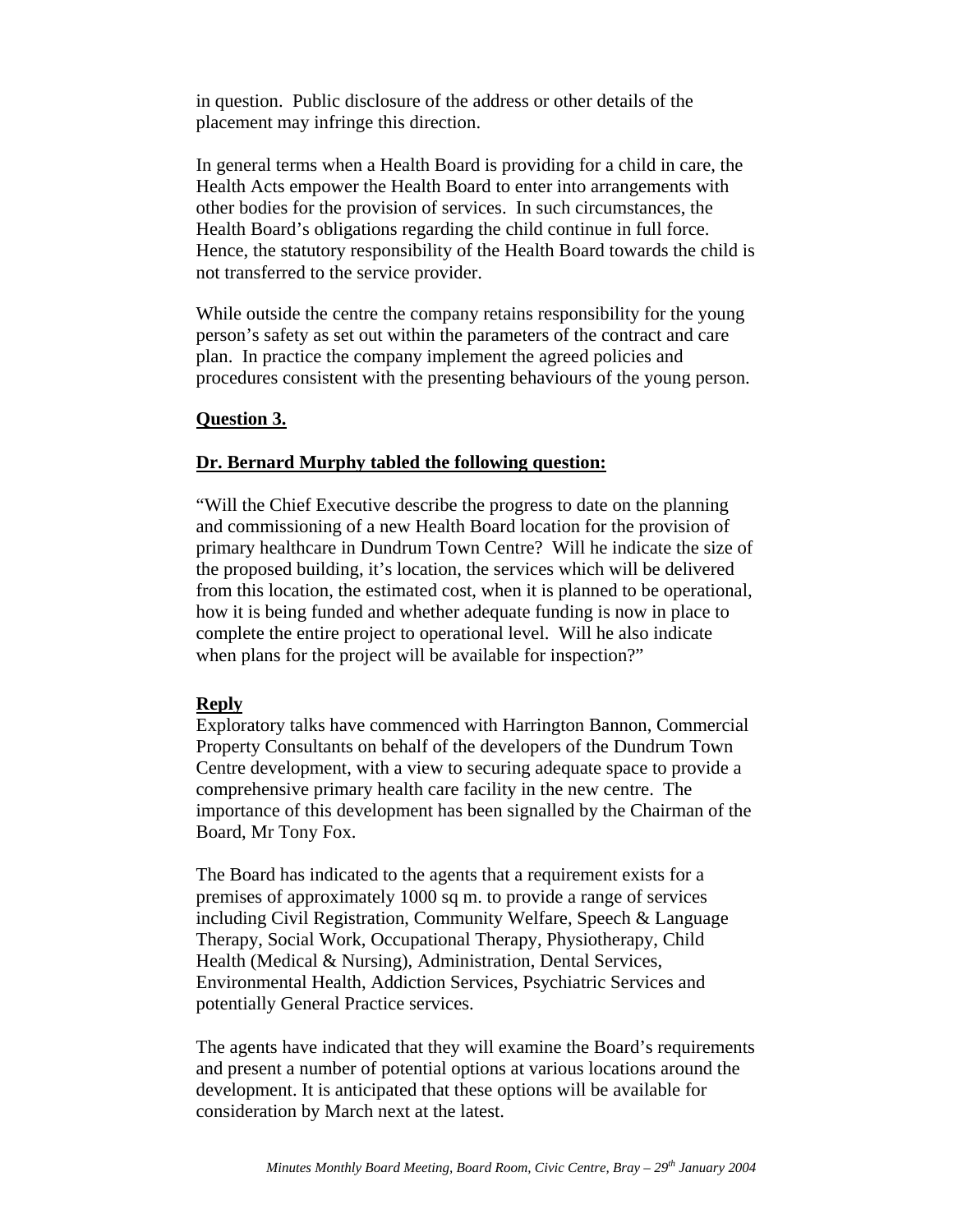The overall development is due to be completed by mid 2005.

It will not be possible to address the issue of costs until the possible location of the health centre becomes clearer. Detailed plans will be completed when the proposed location for the centre is fixed. Following the development of the plans, funding options will be explored with ERHA.

#### **4/2004**

### **Chief Executive Officers Report**

The Chief Executive Officer's Report (copy appended to Official Minutes) was circulated. The Report dealt with the following issues:

- Hanly Report
- Drug Treatment Services
- Provider Plan Process 2004
- Winter Vomiting

There followed a debate on the Chief Executive Officers Report to which the following members contributed, Dr. Bernard Murphy, Cllr. Jane Dillon Byrne, Ald. Joe Doyle, Cllr. Tony Fox, Cllr. Laurence Butler, Cllr. Dr. Bill O'Connell and Mr. John Dolan and to which the Chief Executive Officer responded.

The following key points were noted:

- Members welcomed details of the Implementation Team for our Boards area and noted that a Special Board Meeting will be held in March to specifically review the implementation of the Hanly Report. The provision of funding and costing of plans were critical to it's success.
- It was generally agreed that the Drug Treatment Services are working well in our area and contrary to reports by the media are not on the brink of collapse.

The Methadone Protocol Scheme is currently under review by the Eastern Regional Health Authority. Copy of the guidelines will be circulated to the Board Members.

• Members noted that a seven day Drug Treatment Service is under consideration in the Dun Laoghaire area and a number of pilot sites are under consideration

In conclusion it was agreed that there was a need to review the structures of the drug treatment services in our Area.

The proposal to engage the services of Michael Farrell Consultancy in this process was unanimously agreed.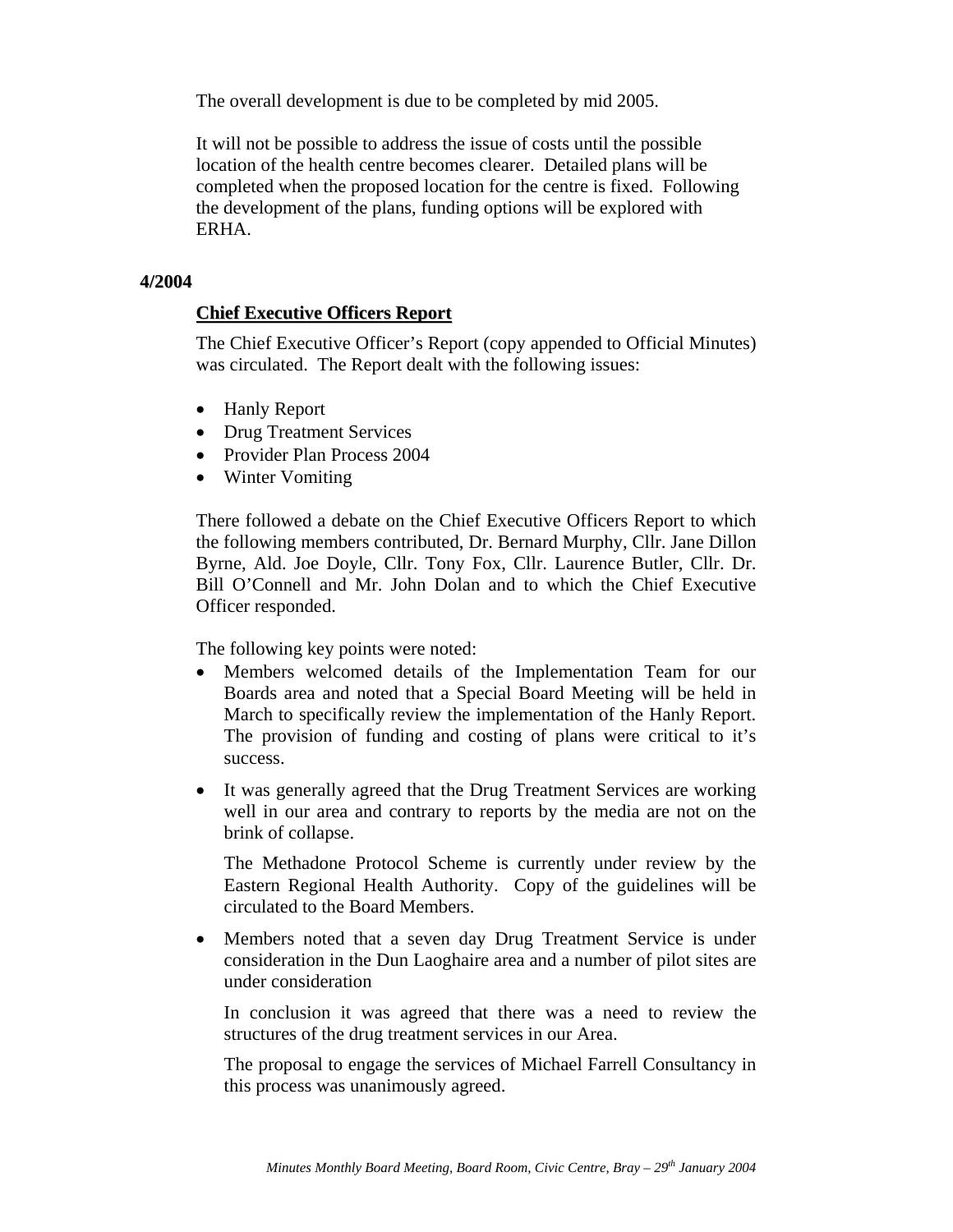• Members expressed concern in relation to the constraints on a ceiling on employment numbers during 2004 until targets are met. Protocols are in place to assess the impact on service provision.

It was noted that a programme of cost containment measures being proposed for 2004 will be framed in the context of having the least possible impact on service provision.

- It was agreed that an update on funding issues identified in our Service Plan requiring clarification from the ERHA will be brought initially to a meeting of the Finance and Property Committee scheduled for the end of February.
- Issues in relation to Clinical Waste and Water Fluoridation funding will be kept under review and members advised as appropriate.

The report was noted and agreed.

### **5/2004**

### **Report of Standing Committees**

On the proposal of Cllr. Andrew Doyle and seconded by Ald. Joe Doyle progress reports from the following committees were adopted.

| • Development Review Committee, St.                           |                     |
|---------------------------------------------------------------|---------------------|
| Columcilles Hospital, Loughlinstown                           | $2nd$ December 2003 |
| • Child Care Advisory Committee                               | $4th$ December 2003 |
| • Acute Services & Primary Care Committee $9th$ December 2003 |                     |
| • Finance and Property Committee                              | $9th$ December 2003 |
|                                                               | $17th$ D. 1. 0002   |

- Continuing Care Committee  $17<sup>th</sup>$  December 2003
- Acute Services & Primary Care Committee  $18<sup>th</sup>$  December 2003

Arising from the reports the following key points were noted:

- Members approved the recommendations of the Finance and Property Committee to the acquisition of the properties at (1) The Vineyard, Rathdrum, Co. Wicklow and (2) St. Josephs Site, Rathdrum, Co. Wicklow.
- A presentation on the Sexual Offenders Act 2001 will be given to a future meeting of the Board.
- Correction to record the attendance of Cllr. Jane Dillon Byrne at meeting of Acute Services and Primary Care Committee on 9<sup>th</sup> December 2003.
- At request of Members a list of forthcoming meetings/events/visits will be available at monthly Board Meetings.

Noted and approved.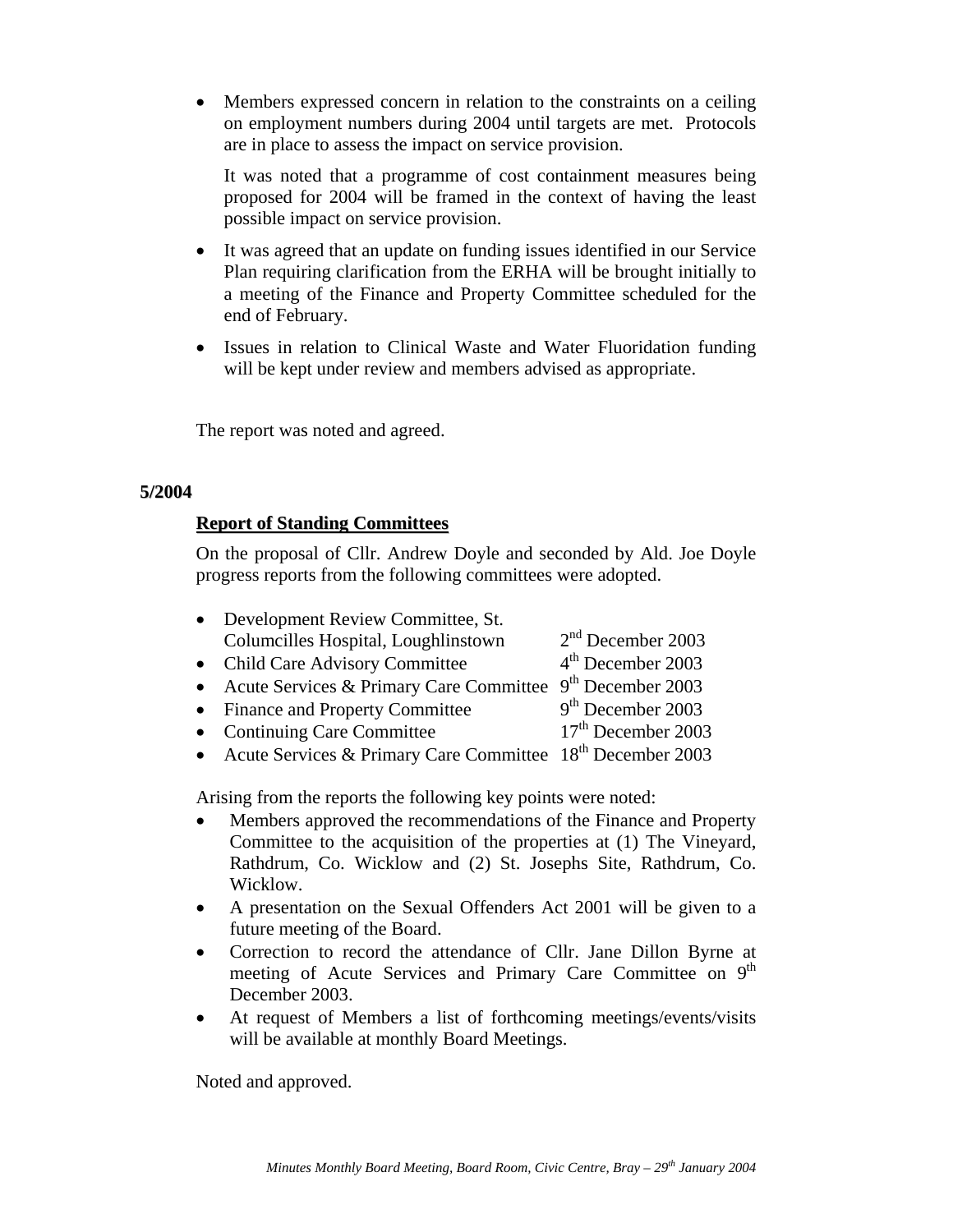### **6/2004**

# **(a) Health Promotion Department – Physical Activity in Residential Care and Tai Chi with Older People**

There followed a presentation by Ms. Siobhan Mangan, Senior Health Promotion Officer, on physical activity in residential care and tai chi with older people.

The report outlined the following issues:

- A qualitative study
- Design and methodology
- Activity levels of residents
- Challenges of client groups
- Challenges of staff
- Challenges to management
- Conclusions and recommendations.

There followed a debate on the report to which the following members contributed, Mr. John Dolan, Cllr. Andrew Doyle, Ald. Joe Doyle, Cllr. Jane Dillon Byrne, Cllr. Tony Fox and Cllr. Laurence Butler.

The following key points were noted:

- The need for a national physical activity strategy to guide the promotion of physical activity amongst older adults was noted.
- The need for specific physical activity policies with each residential care unit was noted.
- A need for appropriate staff training was noted.

Members thanked Ms. Mangan for her report and noted the recommendations and benefits of physical activity for older people and complimented the Health Promotion Team on their continued work in this area.

Report was noted and agreed.

## **(b) Disability Federation of Ireland – Annual Report 2002 – Mr. John Dolan, Chief Executive**

It was agreed to defer this item and table for February meeting.

### **7/2004**

### **Notice of Motions**

No motions tabled

### **8/2004**

# **Correspondence**

*Circulated:* 

- Directory Health Promotion Department December 2003
- *Minutes Monthly Board Meeting, Board Room, Civic Centre, Bray 29<sup>th</sup> January 2004* • Hanly Report – East Coast Area Health Board Implementation Team